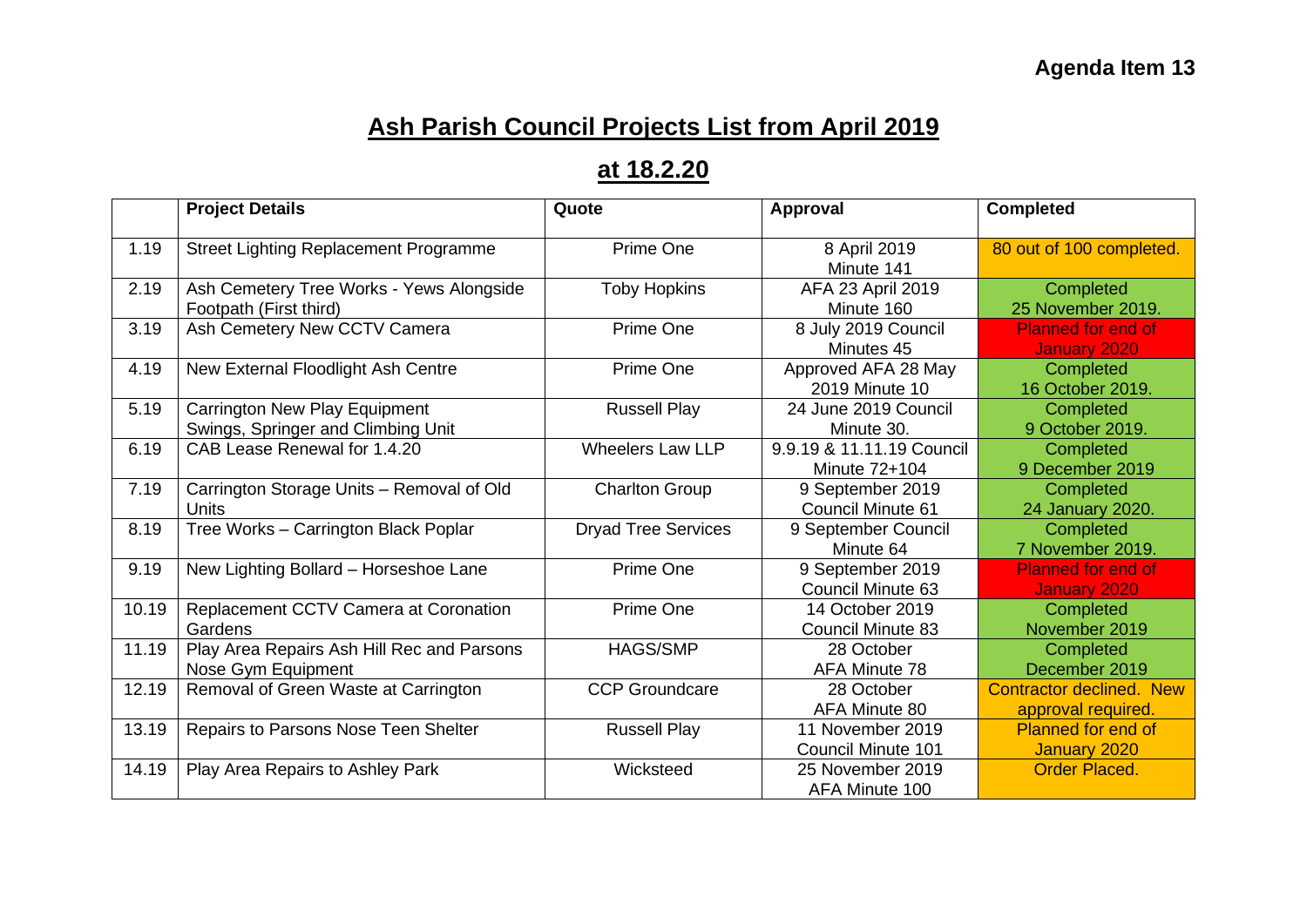|       | <b>Project Details</b>                                                 | Quote                                                      | Approval                                      | <b>Completed</b>                                          |
|-------|------------------------------------------------------------------------|------------------------------------------------------------|-----------------------------------------------|-----------------------------------------------------------|
| 15.19 | New Surveillance Camera Housing Shawfield<br>Allotments                | <b>Hampshire Metal Craft</b>                               | 25 November 2019<br>AFA Minute 101            | Completed<br>14 January 2020                              |
| 16.19 | <b>Ash Centre Automatic Doors</b>                                      | <b>PROAX</b>                                               | 9 December 2019<br><b>Council Minute</b>      | Completed<br>10 February 2020                             |
| 17.19 | Carrington New 40FT Shipping Container                                 | <b>Cleveland Containers</b>                                | 9 December 2019<br><b>Council Minute</b>      | <b>Planning Submitted. Site</b><br>visit 21 January 2020. |
| 18.19 | Harpers Scout Hut Kitchen Replacement<br>And asbestos sink pad removal | <b>Wickes Building Supplies</b>                            | 9 December 2019<br><b>Council Minute</b>      | <b>Works due Half Term</b><br>17.2.20                     |
| 19.19 | 100 New LED Lights                                                     | <b>Prime One Maintenance</b>                               | 13 January 2020<br><b>Council Minute 131</b>  | <b>New Order Placed.</b>                                  |
| 20.19 | Replacement of Office Multi-Functioning<br>Devise                      | <b>Shire Leasing</b>                                       | 13 January 2020<br><b>Council Minute 133</b>  | Underway.                                                 |
| 21.19 | <b>Bus Shelter Shawfield Road</b>                                      | <b>Clear Channel Quoted</b><br><b>Insurance Claim Made</b> | 13 January 2020<br><b>Council Minute 134</b>  | <b>Insurance Claim to be</b><br>agreed then Order Placed  |
| 22.19 | Ash Football and Social Club Lease                                     | <b>Wheelers LLP</b>                                        | 13 January 2020<br><b>Council Minute 139</b>  | <b>Underway. Terms Sent to</b><br>Club 15.1.20            |
| 23.19 | Kingfisher Walk Land Donation                                          | <b>Wheelers LLP</b>                                        | 13 January 2020<br>Council Minute 140         | Solicitor to be Instructed.                               |
| 24.19 | Street Light Replacement - Springfield Road                            | <b>Prime One Maintenance</b>                               | 27 January<br>AFA Minute 117                  |                                                           |
| 25.19 | Play Area Equipment Repairs (Carrington)                               | Sutcliffe Play (Carrington)                                | 27 January<br>AFA Minute 118                  |                                                           |
| 26.19 | Play Area Equipment Repairs Shawfield<br><b>Recreation Ground</b>      | <b>HAGS/SMP Playgrounds</b><br>Ltd                         | 10 February 2020<br><b>Council Minute 151</b> |                                                           |
| 27.19 | Play Area Equipment Repairs<br><b>Carrington Recreation Ground</b>     | HAGS/SMP Playgrounds<br>Ltd                                | 10 February 2020<br><b>Council Minute 151</b> |                                                           |
| 28.19 | Play Area Equipment Repairs<br><b>Harpers Recreation Ground</b>        | HAGS/SMP Playgrounds<br>Ltd                                | 10 February 2020<br><b>Council Minute 151</b> |                                                           |
| 29.19 | <b>Parish Council Vehicles</b><br>Replacement transit tipper vehicle   | <b>TBC</b>                                                 | 10 February 2020<br><b>Council Minute 152</b> |                                                           |